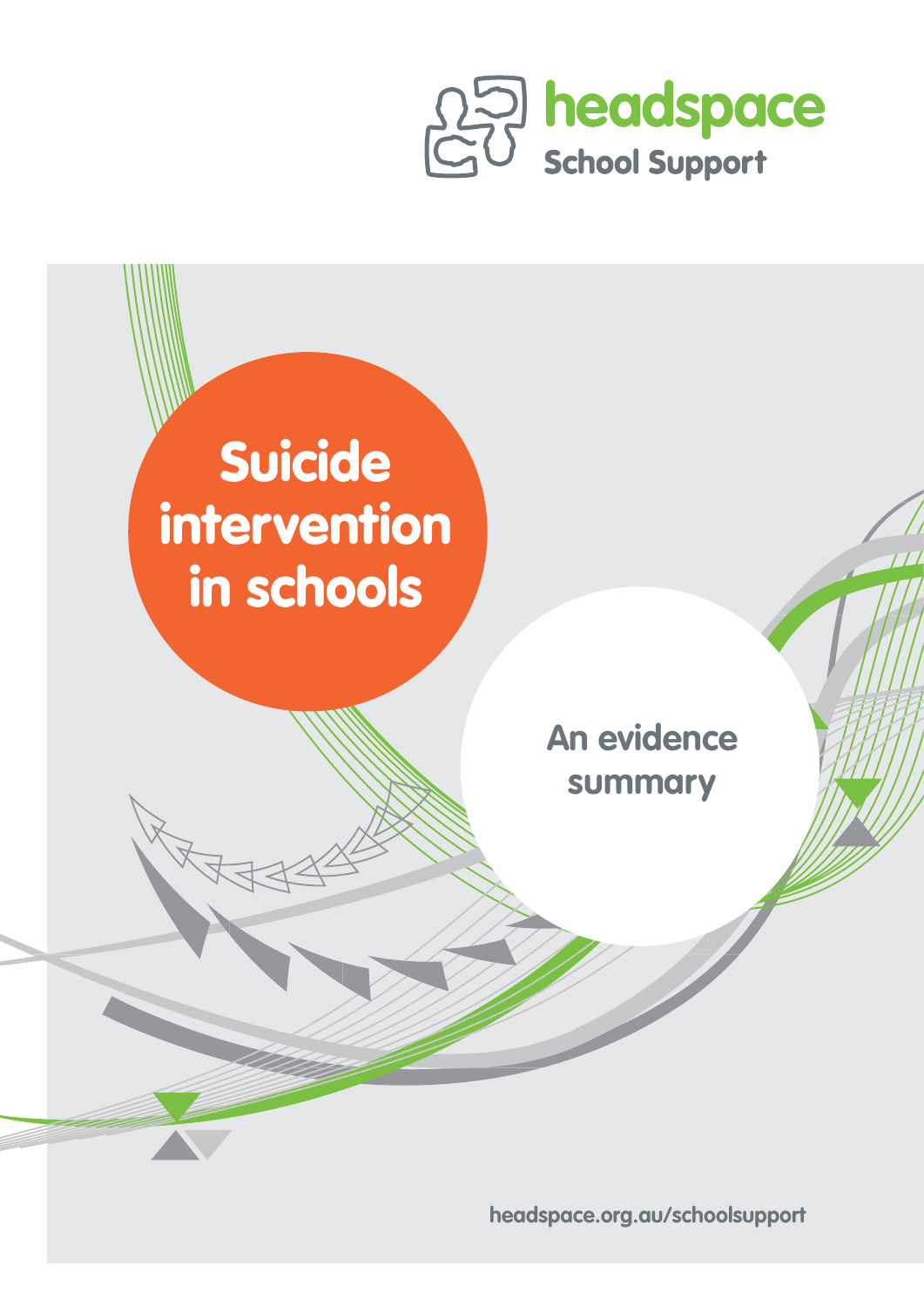# **Suicide and suicidal thoughts are common among young Australians.**

The most recent data shows us that suicide is the leading cause of death for 15-24 year olds.<sup>1</sup> Other data tells us that many more young people attempt suicide or consider taking their own lives. $2,3$ Suicide-related behaviour is associated with a range of negative outcomes, the most obvious, and severe, being death. Further, risk remains high throughout adulthood.

Whilst schools are an obvious and accepted place to run suicide prevention initiatives, there is little evidence to show how effective these programs are. Using funding provided by the Australian Government to develop headspace School Support, our national suicide prevention and postvention support service for secondary schools, we undertook a systematic literature review of the current evidence for suicide interventions in schools. We classified interventions into five categories: universal awareness programs, gatekeeper training, screening programs, indicated interventions and postvention programs.

## Universal awareness programs

commonly use the school curriculum to deliver interventions and raise awareness to the student body. We identified 15 studies which evaluated universal awareness programs.<sup>4-18</sup> Their evidence suggests these programs can increase student knowledge of suicide risk factors and warning signs. They can also encourage students to seek help. However, there are on-going concerns about the negative effects of such programs; some fear that talking with young people about suicide could have an adverse effect on already vulnerable students. To date, no studies have examined the potentially negative effects of such interventions.

Gatekeeper training helps school welfare staff better identify people at risk. It also enables them to provide front-line support and help the at-risk student find further support, such as assessment and treatment. Our review identified 14 studies conducted in school settings:<sup>19-30</sup> one of them based in Australia.25 While gatekeeper training programs generally target school welfare staff, two studies aimed to train student peer leaders.<sup>23,30</sup> Overall, gatekeeper training was shown to be effective at increasing levels of knowledge among participants, as well as improving their attitudes and confidence. Some programs led to self-reported improvements in practice.

**Screening programs** focus on the early identification of at-risk people who have not sought help or been identified as needing support. Screening is usually conducted by external professionals and typically involves a two-stage process. In stage one, students are given a brief screening instrument in order to detect who may be at risk. Those deemed to be potentially at risk then proceed to stage two, where an in-depth, face-to-face clinical interview is held. Of the 11 studies into school screening programs which were reviewed.<sup>31-41</sup> all but one<sup>40</sup> were conducted in the US. Overall, screening programs successfully identified students at risk who wouldn't otherwise have come forward for help. The studies found that between 4 and 45 percent of screened students were identified as needing further support, with many of them then successfully linked in with either school or community-based services. One study found no evidence that screening students for suicide risk causes undue distress among participants.<sup>34</sup>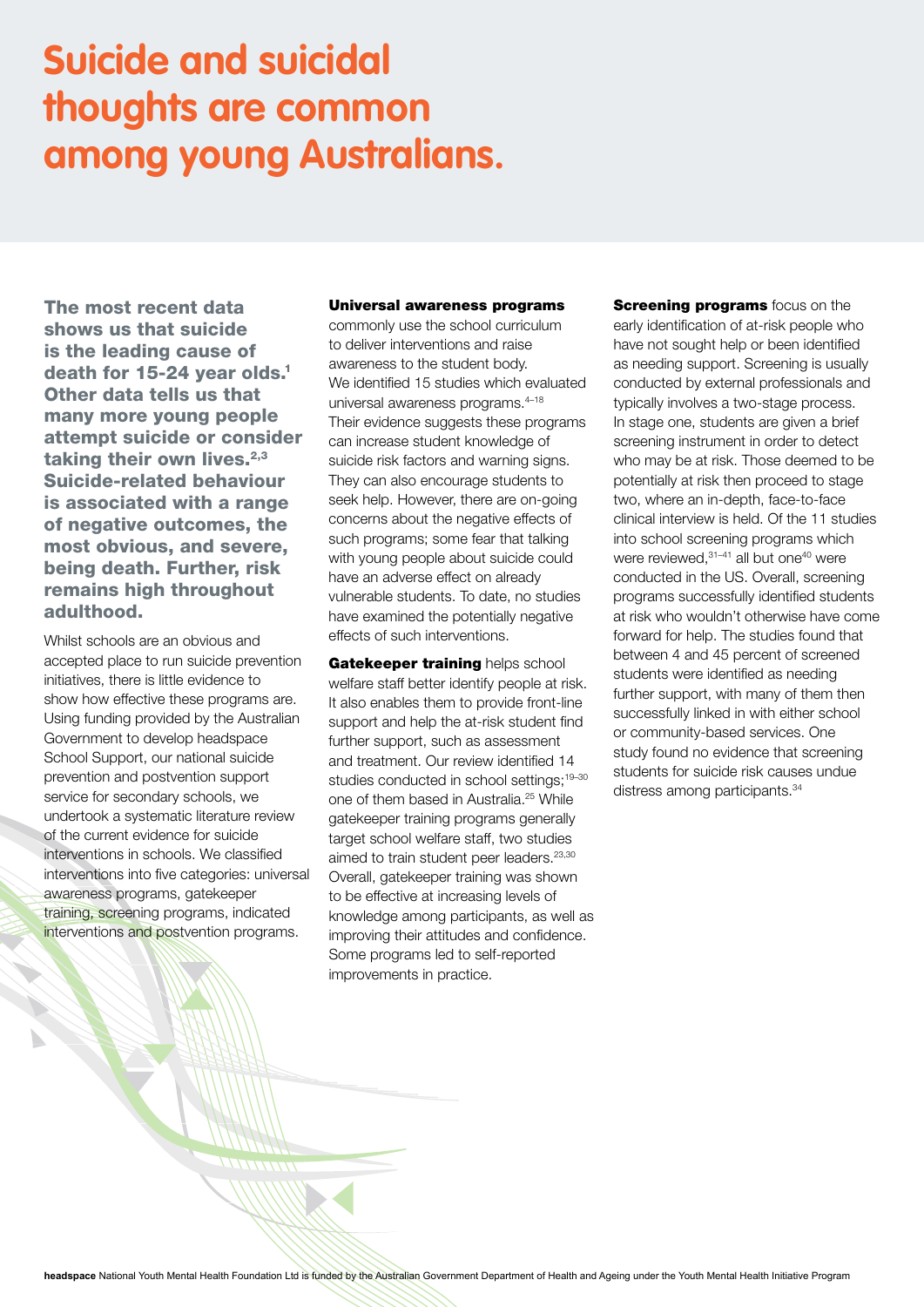# Suicide intervention in schools

## Indicated interventions target

people who are already displaying suicidal behaviour (such as expressing suicidal thoughts or attempting suicide). Three studies evaluating a clinical intervention administered in a school setting to at-risk youth were identified in the review.42–44 Although all three studies reported a reduction in suicide-risk behaviour over time, this occurred in both the treatment and comparison groups, with limited effects of intervention. Intervention studies in the field of suicide prevention are lacking, even in clinical settings, and it could be argued that schools are not necessarily the most appropriate setting for delivering and testing indicated interventions to at-risk youth.

## **Postvention programs are**

implemented in schools following a student suicide, with the aim of responding to and managing the crisis. They are designed to minimise student distress and reduce the likelihood of further suicides occurring. However, the current review identified only two studies that reported on school-based postvention programs,45–46 offering limited evidence to guide what models of postvention may be most effective.

# **Conclusions**

Overall, the evidence for school-based interventions for suicide prevention and postvention is limited. Research has been hampered by methodological concerns, including a lack of well-designed, controlled studies, and difficulties in accurately and consistently measuring suicide-related outcomes. That said, the evidence does suggest some best bets which, if conducted and evaluated rigorously, could build capacity in the field of suicide prevention and add to the evidence base.

In the absence of robust evidence indicating that suicide awareness programs cause no harm, it is recommended that **universal approaches** to suicide prevention remain grounded within mental health promotion activities. Reasonable evidence exists to support the implementation of **gatekeeper training** to school staff and the use of routine **mental health screening** or check-ups for high school students. These should be done sensitively and include a suicide screen.

There is limited evidence regarding **indicated approaches** to school-based suicide prevention, and indeed questions exist regarding the appropriateness of such interventions. In the absence of appropriate interventions, schools could continue to offer guidance and support to students at-risk, but individual therapeutic interventions should be delivered in a clinical setting.

To date, there is no evidence regarding the effectiveness of **postvention** activities in schools. While the literature search did identify a number of case studies which described the processes employed following a school suicide, these were not evaluated statistically. Common practices considered to be helpful included: the provision of information and/or support sessions for students, staff and parents; the provision of individual (as opposed to group) support or counselling; scheduled counselling appointments either with school staff or external professionals; consultation with immediate family of the deceased student; and liaising with the media. Because no rigorous evaluation was conducted, the potential effects of these responses, either positive or negative, remain unknown. In the absence of research evidence, schools could look to published toolkits<sup>47</sup> to guide postvention activity in schools.

**The most recent data shows us that suicide is the leading cause of death for 15-24 year olds.**